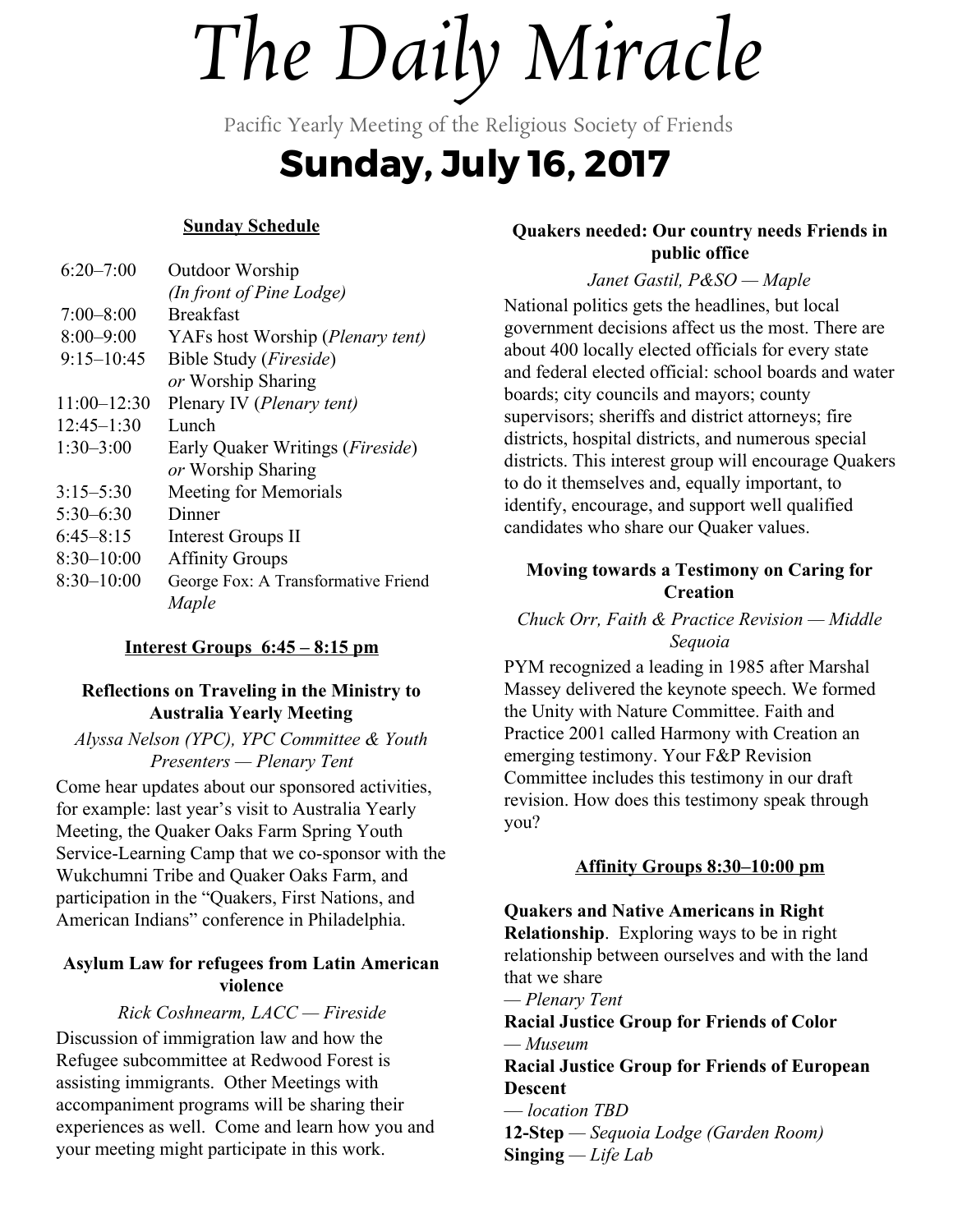#### **George Fox and Prophetic Awakening: What Can We Learn that Can Help Us Be Effective Peace and Justice Advocates?**

We'll explore together passages from George Fox's Journal dealing with speaking truth to power, civil disobedience, relational power, petitioning, and making public statements. Sunday, July 16, at 8:30 pm in Maple. Study guide for First Day class provided by Anthony Manousos, author of *Tranformative Quakers, Howard and Anna Brinton: Reinventor of Quakerism, Quakers and the Interfaith Movement,* and *Western Quaker Reader.*

#### **What's Up at Woolman?**

With over 50 years of Quaker education experience, Woolman is discerning ways to keep its programs relevant and sustainable. Camp Woolman and Teen Leadership Camp are thriving, and a new outdoor education program is being piloted. We invite you to hear more tonight! We will have a short film of the outdoor school pilot, in which over 70 kids from Oakland took part.

*Madrone tabling area (in the north area of the bathhouse), 8:30 - 10 pm. Or, find Amy Cooke!*

#### **Request to All Middle School Parents**

Please bring your children a little earlier to sign in on Sunday and Tuesday—by 7:50 am—in order that we may join you in the YAF and JYM hosted worship at 8:00 am.

— *Many thanks, your Friendly, Responsible middle school teachers, Hilary and Anna J*

#### **Bible Study**

Bible study is on offer every morning of the session in the Fireside Room. It is open to all and is "come as you are."

#### **Chaplain's Lunch**

A chaplain's lunch will meet on the west side of the dining hall at midday on First Day. All working, retired, or aspiring chaplains, pastoral care providers, thanatologistas, etc. are welcome. *—See Carl Magruder with questions.*

#### **Awaken Your Creative Juices to the Presence of an Adoring Audience**

It's time to prepare for Family Night! Sign up at the Information Tent today to assure your place on the program. Acts should be limited to 3 minutes. If you would

like an exception, please see Bronwen or Janet to make your pitch.

*— Questions? See Bronwen.*

#### **Friendly Folk Dancers to California?**

The Friendly Folk Dancers is a group of folk-dancing Quakers who minister through dance. They have toured all over the U.S. and in several foreign countries.I attended a planning meeting at Friends General Conference, and they discussed the idea of coming to California for a tour! The potential time frame is next March - April. If you or your Meeting, school, or other group or venue might be interested in having the Friendly Folk Dancers come and perform (with a goodly portion of audience participation), please see Sarah Tyrrell!

#### **Help Needed**

Peni Hall, a disabled woman in Willow #4, needs a woman to help apply the electrodes of a TENS machine on her back every morning around 9:00 am; time negotiable. It takes about 20 minutes. Also, Peni and Julia Bazar need about 2 people on Wednesday morning to help pack up and move sleep gear, bags, and medical stuff and load their van. Time negotiable, but we have to be out by  $10:00$  am.

 *— Thanks. Peni Hall*

#### **Request for Light**

Jill Lessing, from Strawberry Creek Meeting was taken to the hospital yesterday. Her partner Sherrin Lloyd asks us to hold her in the Light and Love. *— Thanks, Peni Hall*

#### **Worship Sharing Groups:**

Please leave a message for Julie Harlow on the message board or at the information desk if you experience some difficulty during the Worship Sharing Group time.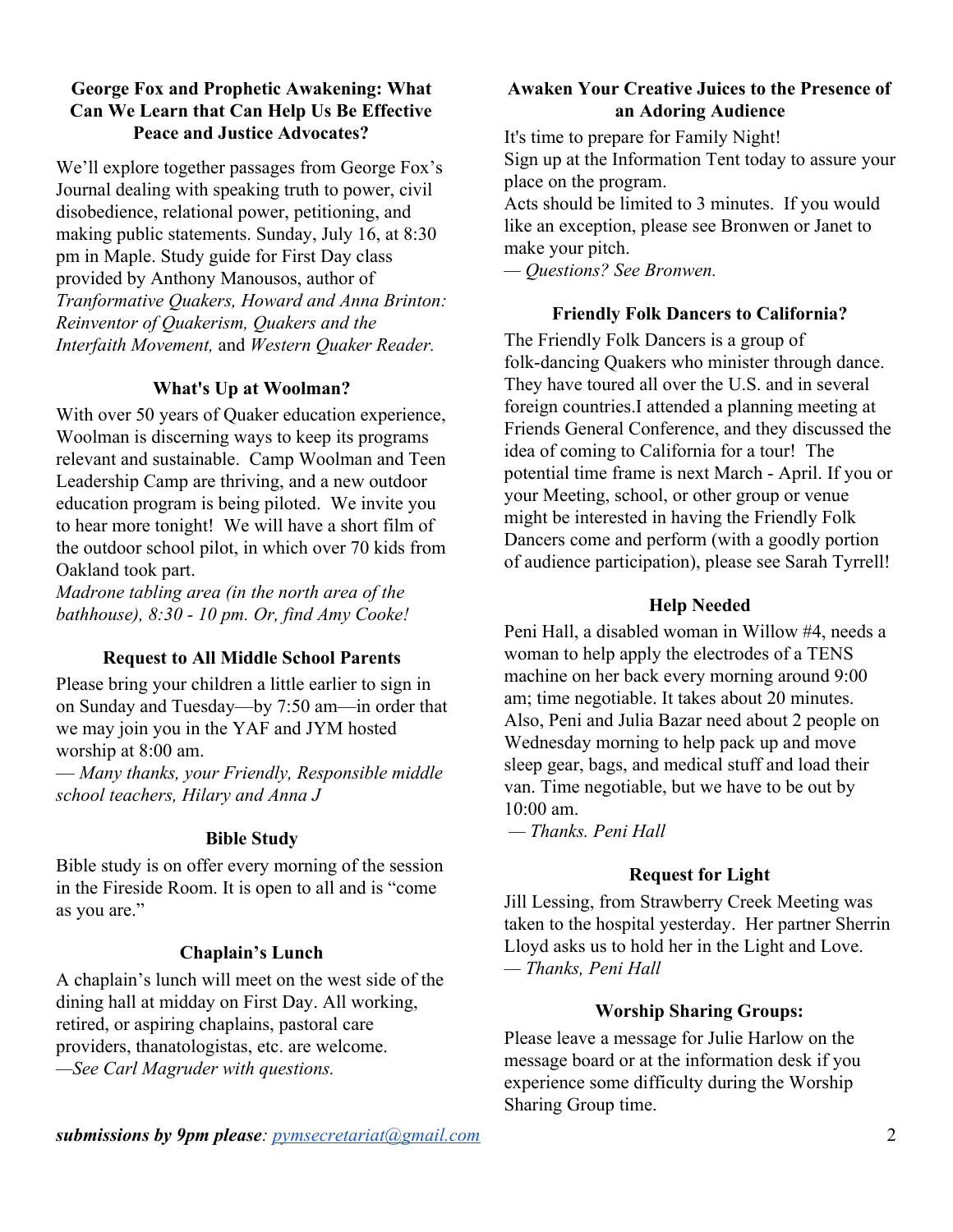#### **Message Board**

The message board is a place to leave a note for someone at the Annual Session:

- "Hey, meet me for lunch at the patio…"
- "May I borrow your air pump?"
- "Thou was faithful to your gift this morning."
- "Friend, your ministry touched me. Thank you."

#### **Information about Special Food Requests**

Menu with allergens are at the whiteboards at door, and in back of the room. Special items, dedicated toaster and jam, etc are available in kitchen. *Questions? Ask Jan Turner: [yellowgateroad@gmail.com](mailto:yellowgateroad@gmail.com)*

- The site may overlook small amounts of some uncommon allergens, so ask before eating if you will have a severe reaction and are unsure.
- Vegan, vegetarian, dairy and gluten-free are pretty well covered. Still, ask if you are unsure. Mislabeling happens.
- Salad dressings may not be allergen free, and may contain modified food starch, dextrose, and vinegar, which can include small amounts of corn or wheat, and sugar. The Ranch dressing does not contain corn or wheat. Balsamic vinegar and oil are currently available on condiments table. Another dressing will be coming.

#### **Friends House**

Friends desiring conversation about Friends House are welcome to talk to Margaret Sorrel today, Elizabeth Boardman through Monday and/or Joe Magruder through the end of Yearly Meeting. *— Margaret Sorrel*

#### **Bookstore Hours**

The Earthlight Bookstore is located in Carson. The hours on Sunday will be: 9:15 – 10:45, 1:30 – 3:00,  $6:45 - 9:30$ . Hours may change – check the board outside the door. If the bookstore is not staffed, you may select books and leave them in the "reserved bin" to pay for later.

#### **Friends General Council**

Those who are interested in FGC affiliation and FGC programs should look for the FGC sign on the table inside the dining room where the Daily Miracle is placed. As we are able to, we will provide someone to talk with you and hear your comments at most meals, during the 8:30 pm Affinity Group time, and during the Open Committee times today and Monday.

Those having experience with the various programs of FGC are invited to sign up at the Information Canopy on the patio for a specific time slot at the Table.

*—Julie Harlow, Ministry and Oversight Committee*

### **Quaker Oaks Farm (QOF) 10 th anniversary**

Quaker Oaks Farm (QOF) is celebrating their  $10^{th}$ anniversary! Stop by the Bathhouse and pick up the 10<sup>th</sup> Anniversary Report highlighting current activities including habitat restoration, Wukchumni cultural education, Spring Camp, and Harvest Festival.

Hot and thirsty? Donate \$10.00 or more at PYM and take home a Quaker Oaks Farm water bottle. You can also donate via Paypal on the website [quakeroaksfarm.org.](http://quakeroaksfarm.org/) All donations support environmental education on the farm.

*—Want to know more? QOF Board members at PYM include Melissa Lovett-Adair, Steven Lee, Mary Lee and Graciela Martinez.*

#### **The Bath House**

The Bath House is a shared space and the hooks and shelves there are for temporary use. Please ensure that Friends can find places to put their things while showering, etc. by taking all your personal items when you leave.

#### **Make a New Friend**

Aurora, the child in the pink wheelchair, is in search of new friends of all ages to play games with her, talk with her, and assist her with feeding and companionship.

*Please talk with her and with her mom Katherine if you'd like to connect with Aurora.*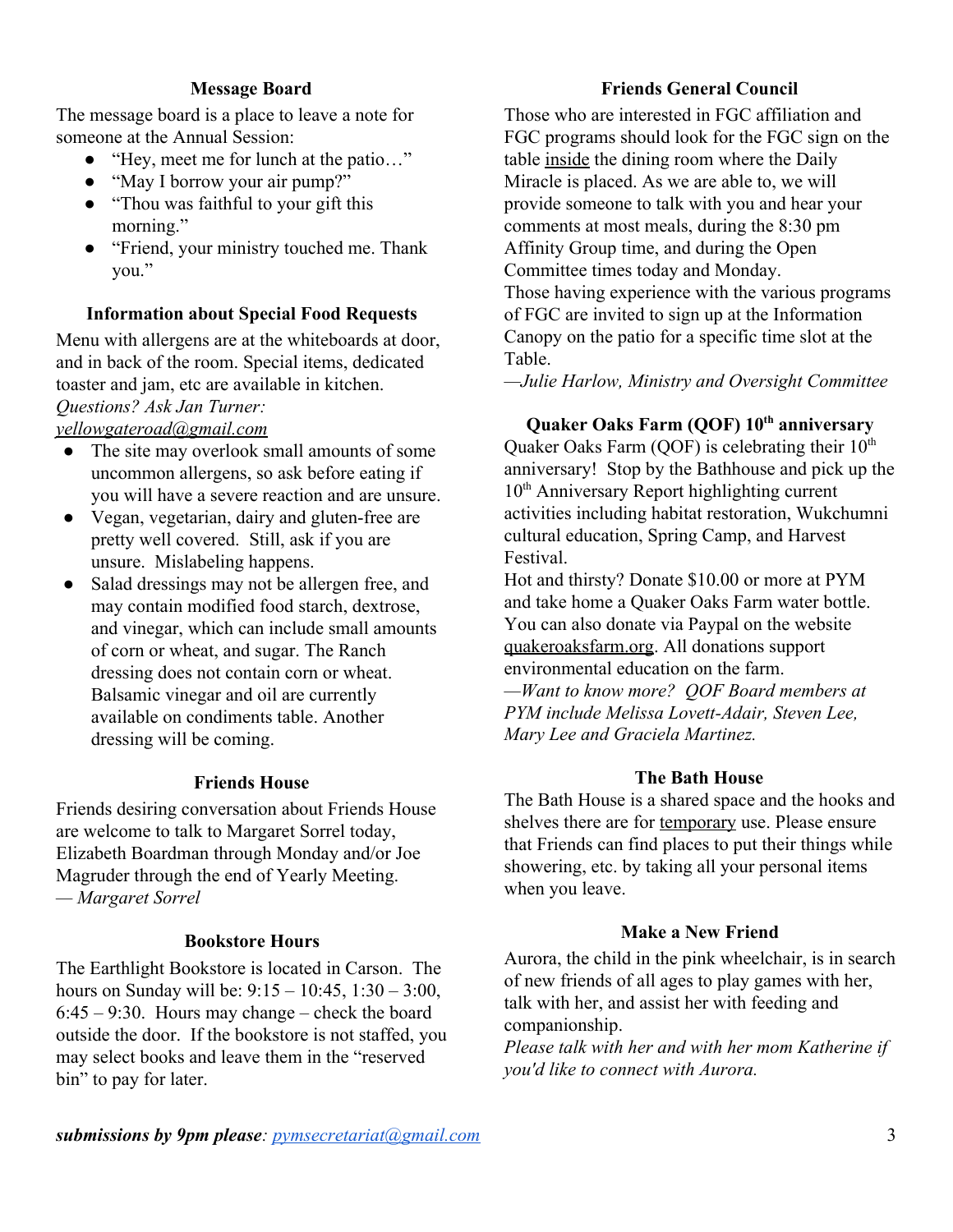#### **The Bible and Care of the Earth**

*What Does the Bible Say about Our Relationship with God's Creation? Of God to God's Creation? Do you discern an Earthcare Testimony in the Bible?*

Friends are invited to bring passages in the Bible relevant to Earthcare and Relationship with God's Creation to share in a special group at Bible Study this MONDAY at 9:45 AM. in the Fireside Room.

#### **Please Help Update Liaisons with Unity with Nature Contact List**

Many Meetings and some worship groups have a named Liaison with PYM's Unity with Nature Committee. Please help update our list posted to the right of the main doors of the dining hall with corrections and additions.

If your Meeting doesn't have a named Liaison with Unity with Nature or if you would just like to receive occasional emails from Unity with Nature Committee about news, concerns, Leadings, and Witness related to Earthcare arising in the PYM family of Meetings, please add you name also.

#### **Unity with Nature Table**

Unity with Nature [UwN] and Quaker Earthcare Witness [QEW] Table in the foyer to the main showers have:

- Copies of Santa Cruz Friends Meeting's Minute of Concern for Wildlife near the proposed border wall,
- Free Quaker Earthcare Witness pamphlets, recent copies of the QEW newsletter, *Befriending Creation*; titles include "Immigration in a Crowded World: A Friends Perspective," and "Human-induced Climate Change: A Spiritual Perspective." You can also sign up to receive free copies of *Befriending Creation* or pick up a donation envelope.
- A table copy of "Overpopulated" a giant photo essay books about the causes and effects of overpopulation on all the interrelated aspects of planetary woes. The pictures really bring it home.

#### **Arrangements Help Wanted**

Please help set up chairs in the plenary tent. Sign up at the info booth or just show up 20 minutes early to morning worship or plenary.

#### **AVP/California Scholarship Fund renamed to honor Bob Barns**

Bob Barns, of Grass Valley, facilitator extraordinaire for decades with the Alternatives to Violence Project (AVP), is facing a terminal illness, and recently moved to Australia to spend the rest of his life with his partner Giri Sequoya. Bob has been a Johnny Appleseed of AVP, facilitating workshops in more countries, and in more prisons in more states, than probably anyone alive. He was also a founding member of the AVP/California Steering Committee from 2005 to 2009, contributing to the inspiring and unprecedented growth of the project in California, where there are now regular programs of workshops in two dozen state prisons and a dozen communities around the state, reaching thousands of participants and training over a hundred new facilitators every year.

To honor Bob, AVP/California recently named its Scholarship Fund after him. What is now the Bob Barns Scholarship Fund provides assistance to formerly incarcerated AVP facilitators and others in financial need to attend its annual facilitators' gathering, the national AVP/USA annual conference, and even the biennial AVP/International Conference (in Nepal this fall). AVP/California would welcome your contribution in any amount to this fund in Bob's honor, which you can easily make via PayPal at AVP/California website[,](http://avpcalifornia.org/) [avpcalifornia.org.](http://avpcalifornia.org/) Simply click on the Donate button, and memo your donation "BBSF"). There are many AVP facilitators here, if you are interested in talking to any of us about the project. I'll name a few I've caught sight of: Barbara Babin, David Breitzmann, Robin Keeler, Terrill Keeler, Betty deValcourt, and me, Stephen Matchett (also Treasurer of AVP/California). Thanks for your interest, and for the concrete, moral and spiritual support of PYM for AVP over the years. *— Stephen Matchett*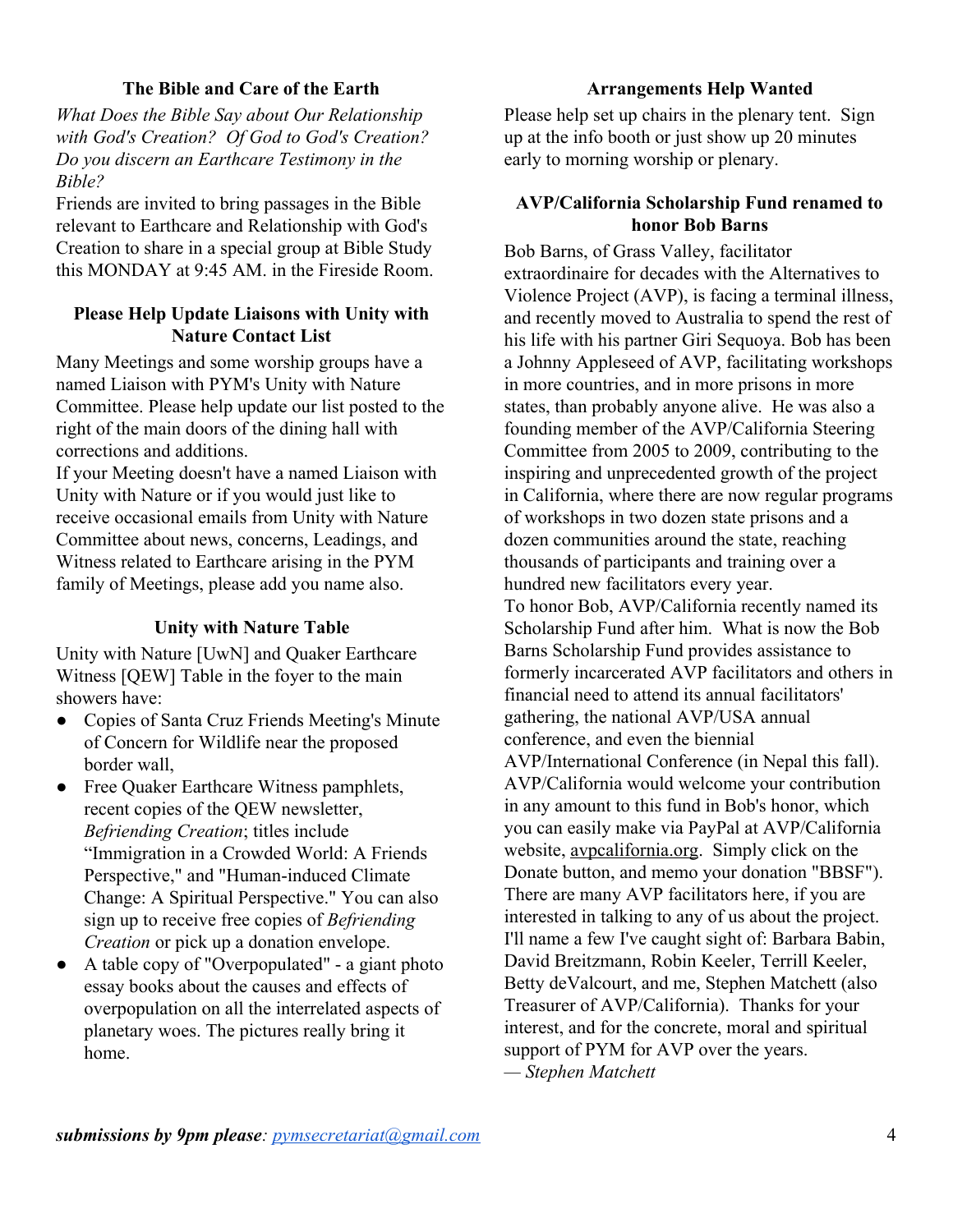#### **Join PYM on the Slack Messaging App!**

Slack is a messaging app built for groups. We've created a Slack group for PYM, located at [pacificyearlymeeting.slack.com.](http://pacificyearlymeeting.slack.com/) You need an invitation to join our Slack group, but any Friend who already has an account can invite others. You can also email [pymsecretariat@gmail.com](mailto:pymsecretariat@gmail.com) to request an invitation. With Walker Creek's wifi, Slack is a great place to get updates about Affinity Groups, see photos Friends are posting, and more!

#### **Microphone Habits**

Please be mindful of good order and loving consideration for older and hearing-impaired Friends.

Some are using headphones which capture the sound system, but not unamplified voices, no matter how strong or loud. Please wait for the microphone to be brought to you, rather than using your "outdoor voice".

When using the microphone, please

1. Speak slowly and clearly, as if dictating.

2. Speak loudly. Do not drop your voice at the end of the sentence.

3. Do not look down at your notes because your voice follows your eyes. Hold your notes up.

#### **Worship Sharing**

Drop-in Worship Sharing groups are available. Sign up at the Info Desk on the Patio.

#### **Golf Cart**

If you need assistance in getting from one location to another on the site, you may sign up in advance for a ride in the golf cart. Please sign up at the Information Tent and give us an hour or so advance notice to arrange your ride. The tent will close nightly around 7:00 p.m., so please plan your requests ahead of time. You can also sign up at the tent if you would like to be trained to drive the golf cart for others.

#### **Assisted Hearing at Plenary**

Headsets are available in the tent if you would like to try them for improved audio.

#### **Quiet Room**

Quail is the Quiet Room. It is only for silent reading, meditation, or contemplation. There are State of the Meeting reports, Memorial Minutes, and other reading materials. Do not use it for other activities even if you find it empty.

#### **Southern California Quarter to Host Ben Pink Dandelion**

Dear Friends,

We are delighted to announce that Quaker author and theologian Ben Pink Dandelion will be the keynote speaker at Southern California Quarterly Meeting Fall Fellowship, November 4th and 5th, 2017 at Temescal Canyon State Park in Pacific Palisades, CA. He will be accompanied by his elder Deborah Shaw. All are welcome to join us. Please save the date and check the SCQM website closer to the date for registration details. We invite individual Friends and monthly meetings and worship groups to get to know Ben Pink Dandelion's work in advance of his visit. If you have any questions, or would like an electronic copy of a selected bibliography of his work, please email sarahrosehouse@hotmaii.com.

*—In Peace, Sarah Rose House-Lightner, SCQM Presiding Clerk*